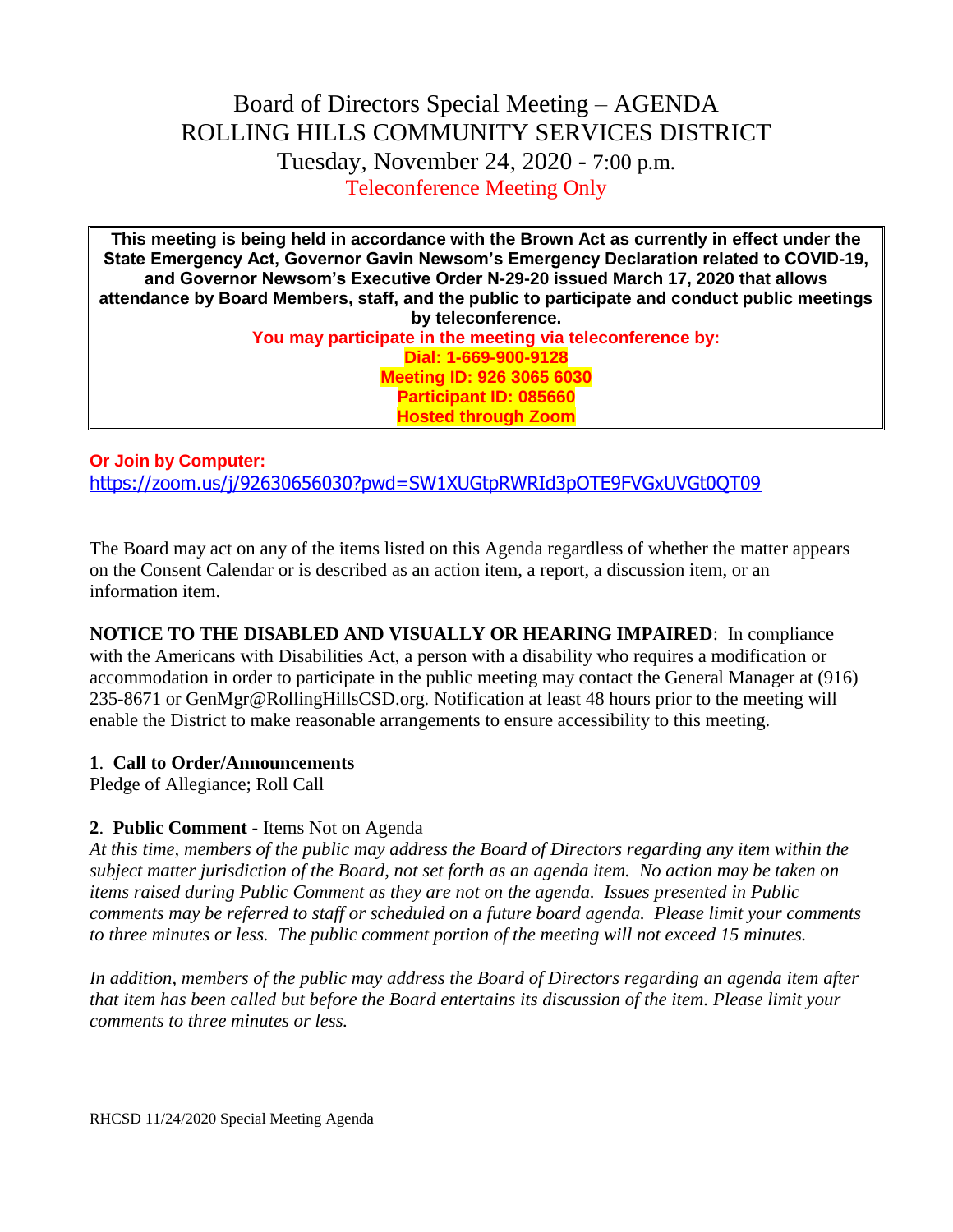# **3. Monthly Reports**

**a**. General Manager Report

# **4. Consent Items**

*All items on the Consent Calendar are considered routine and will be approved without discussion by a single roll call vote. Any Board Member or member of the public may remove any item from the Consent Calendar. If an item is removed, it will be discussed separately following approval of the remainder of the Consent Calendar. Any Board Member may abstain from one or more items on the Consent Calendar.*

**a**. Approve and file Minutes of the October 20, 2020 regular meeting of the Board of Directors **b.** Correspondence accept and file:

(1) Umpqua Bank statement for period ending October 31, 2020

(2) Financial Reports prepared by the Auditor-Controller's office period ending October 31, 2020

(3) Third Quarter 2020 Employer's Quarterly Federal and State Payroll tax returns prepared by Auditor's office

(4) EDD Notice of Contribution Rates and Statement of UI Reserve Account for the Period of January 1, 2021, to December 31, 2021

(5) PG&E Notice of Request to Change Rates for its Power charge Indifference Adjustment Trigger Application before the California Public Utilities Commission

(6) State Social Security Administrator – CalPERS Annual Information Request dated November 2, 2020

(7) CalPERS Circular Letter dated November 3, 2020 re Governor's Executive Order N-81-20

(8) Department of Industrial Relations confirmation of registration of 2020 Shadow Hills Road Resurfacing Project

(9) El Dorado Elections Notification Board of Supervisors Approved the District's Appointments for Board Seats

Consent Items Pulled for Discussion: \_\_\_\_\_\_\_\_\_\_\_\_\_\_\_\_\_\_\_\_\_\_\_\_\_\_\_\_\_\_\_\_\_

# **5. Old Business**

- **a. Folsom Heights Development Project – Prima Road Emergency Vehicle Access (EVA) –** Staff to provide oral update – no new information received by the District on this issue. (Informational Item)
- **b. Berkshire Park Development Plan Consideration of Adoption of Revised Park Plan in Light of El Dorado County Planning Department Variance Requirements** Consider adoption of revised Development Plan for Berkshire Park (rev. 6-11242020). (Discussion/Possible Action Item)
- **c. El Dorado Hills Monument Sign – Consideration of:**
	- **(1) Temporary Fencing** Authorization of expenditure of not to exceed \$650.00 for a sixmonth rental and placement of fencing around the El Dorado Hills Monument sign to prevent further damage to the monument and reduce risks; and